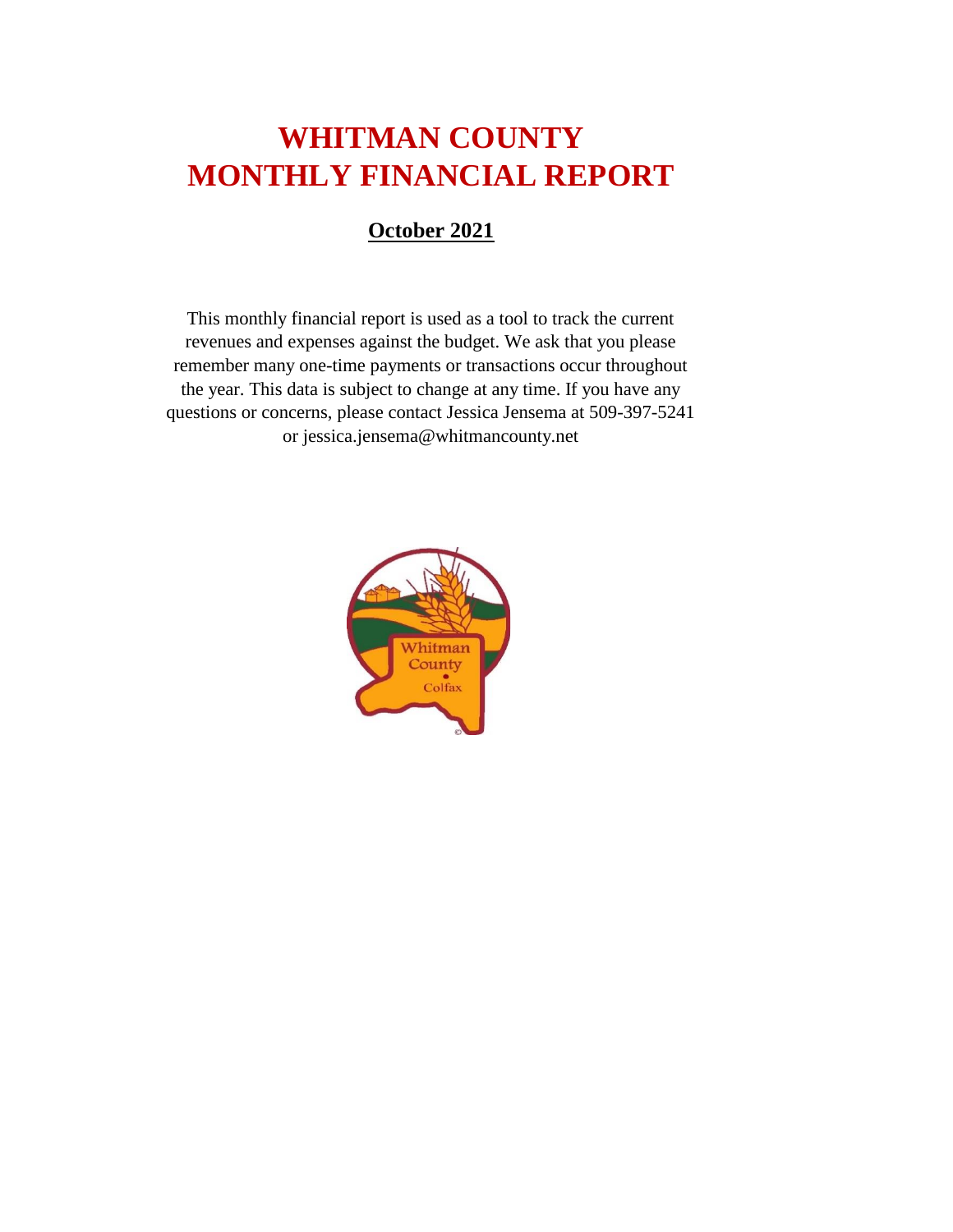|                                |                                                  |             |           |                  | <b>CURRENT EXPENSE/GENERAL FUND</b> |             |           |                 |  |
|--------------------------------|--------------------------------------------------|-------------|-----------|------------------|-------------------------------------|-------------|-----------|-----------------|--|
|                                | <b>REVENUES &amp; EXPENDITURES BY DEPARTMENT</b> |             |           |                  |                                     |             |           |                 |  |
|                                |                                                  |             |           |                  | AS OF 10/31/2021 (83.33%)           |             |           |                 |  |
|                                | <b>Includes Budget Amendment #3</b>              |             |           |                  |                                     |             |           |                 |  |
|                                | <b>Revenue</b>                                   |             |           | ℅                | <b>Expenditures</b>                 |             |           | $\%$            |  |
| <b>Department</b>              | 2021 Budget                                      | 2021 Actual | Remaining | <b>Collected</b> | 2021 Budget                         | 2021 Actual | Remaining | <b>Expended</b> |  |
| <b>Beginning Fund Balance</b>  | 1,347,763                                        |             | 1,347,763 |                  |                                     |             |           | 0.00%           |  |
| Prior Period Adjustment        |                                                  | 3,464       |           | 0.00%            |                                     | 5,181       |           |                 |  |
| <b>BoCC</b>                    |                                                  |             |           | 0.00%            | 503,117                             | 404,366     | 98,751    | 80.37%          |  |
| <b>General Government</b>      | 2,040,800                                        | 1,531,122   | 509,678   | 75.03%           | 4,250,714                           | 3,551,763   | 698,951   | 83.56%          |  |
| <b>Administrative Services</b> | 859,903                                          | 445,597     | 414,306   | 51.82%           | 501,708                             | 230,737     | 270,971   | 45.99%          |  |
| <b>Human Resources</b>         | 2,000                                            | 1,115       | 885       | 55.75%           | 244,642                             | 175,706     | 68,936    | 71.82%          |  |
| <b>Superior Court</b>          | 12,973                                           | 13,037      | (64)      | 100.49%          | 260,521                             | 196,211     | 64,310    | 75.31%          |  |
| <b>District Court</b>          | 692,000                                          | 577,445     | 114,555   | 83.45%           | 912,613                             | 724,120     | 188,493   | 79.35%          |  |
| Clerk                          | 166,205                                          | 123,266     | 42,939    | 74.17%           | 379,447                             | 241,929     | 137,518   | 63.76%          |  |
| Treasurer                      | 10,116,132                                       | 9,597,812   | 518,320   | 94.88%           | 476,776                             | 353,500     | 123,276   | 74.14%          |  |
| Auditor                        | 630,950                                          | 629,176     | 1,774     | 99.72%           | 1,218,072                           | 757,000     | 461,072   | 62.15%          |  |
| Assessor                       |                                                  | 6           |           | 0.00%            | 464,932                             | 332,033     | 132,899   | 71.42%          |  |
| <b>Prosecuting Attorney</b>    | 133,838                                          | 92,523      | 41,315    | 69.13%           | 811,700                             | 641,809     | 169,891   | 79.07%          |  |
| Child Support Enforcement      | 111,350                                          | 56,430      | 54,920    | 50.68%           | 111,350                             | 43,711      | 67,639    | 39.26%          |  |
| <b>Facilities Management</b>   |                                                  | 194         |           | 0.00%            | 745,902                             | 518,535     | 227,367   | 69.52%          |  |
| Sheriff                        | 536,600                                          | 463,317     | 73,283    | 86.34%           | 4,174,226                           | 2,988,854   | 1,185,372 | 71.60%          |  |
| Juvenile                       | 144,293                                          | 119,906     | 24,387    | 83.10%           | 583,442                             | 466,142     | 117,300   | 79.90%          |  |
| Weed                           | 1,350                                            | 1,350       |           | 100.00%          | 92,985                              | 71,827      | 21,158    | 77.25%          |  |
| Coroner                        | 6,000                                            | 5,970       | 30        | 99.50%           | 195,135                             | 138,773     | 56,362    | 71.12%          |  |
| Extension                      | 600                                              | 802         | (202)     | 133.67%          | 145,228                             | 106,824     | 38,404    | 73.56%          |  |
| <b>Emergency Management</b>    | 137,827                                          | 71,178      | 66,649    | 51.64%           | 347,524                             | 220,370     | 127,154   | 63.41%          |  |
| Health                         | 2,023,331                                        | 2,019,482   | 3,849     | 99.81%           | 1,115,453                           | 741,445     | 374,008   | 66.47%          |  |
| Fair                           | 347,012                                          | 217,675     | 129,337   | 62.73%           | 668,416                             | 444,484     | 223,932   | 66.50%          |  |
| Parks & Rec                    | 15,000                                           | 20,170      | (5, 170)  | 134.47%          | 261,134                             | 211,136     | 49,998    | 80.85%          |  |
| IT                             | 43,500                                           | 20,411      |           | 0.00%            | 904,390                             | 779,567     | 124,823   | 86.20%          |  |
| <b>TOTALS</b>                  | 19,369,427                                       | 16,011,448  | 3,338,554 | 82.66%           | 19,369,427                          | 14,346,023  | 5,023,404 | 74.07%          |  |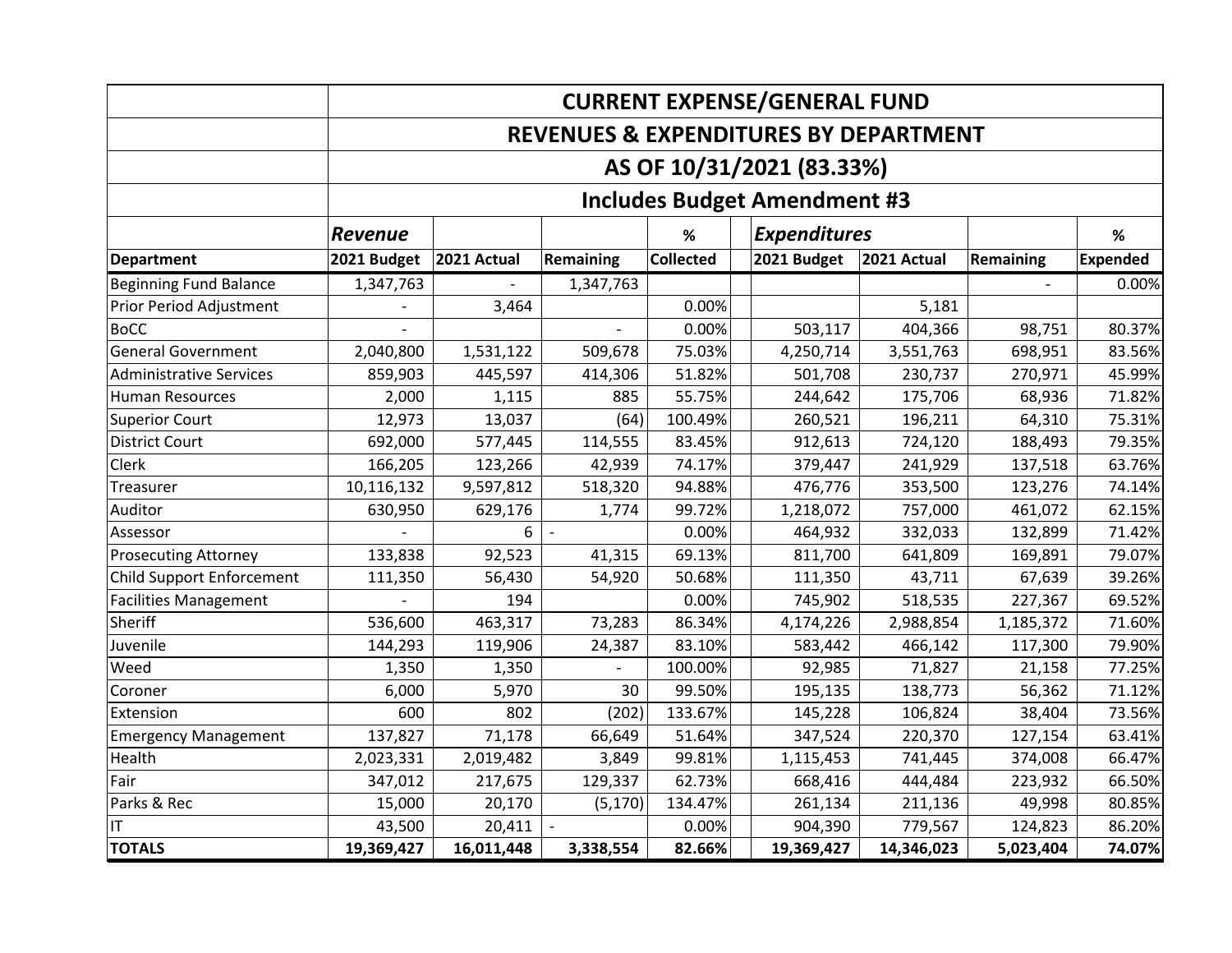# **CURRENT EXPENSE & COUNTY-WIDE CASH AND DEBT AS OF 10/31/2021 (83.33%)**

### **CASH/INVESTMENTS**

| <b>Current Expense/General Fund</b>                 | October 2021 | October 2020 | October 2019 | October 2018 | October 2017 |
|-----------------------------------------------------|--------------|--------------|--------------|--------------|--------------|
| Cash                                                | 10,820,301   | 8.317.521    | 10.764.999   | 8.844.671    | 6,407,230    |
| Reserve (Investment)                                | 2,819,029    | 2.819.029    | 1.419.029    | 1.219.029    | 1,169,029    |
| <b>Total Current Expense Cash &amp; Investments</b> | 13.639.330   | 11.136.550   | 12.184.028   | 10.063.700   | 7,576,259    |

| <b>County-Wide</b>                              | October 2021 | October 2020 | October 2019 | October 2018 | October 2017 |
|-------------------------------------------------|--------------|--------------|--------------|--------------|--------------|
| Cash                                            | 34,747,133   | 27,602,737   | 27,264,624   | 28,681,354   | 27,123,108   |
| Investments                                     | 7.515.448    | 7.056.848    | 6.741.978    | 4.368.726    | 4,403,605    |
| <b>Total County-Wide Cash &amp; Investments</b> | 42,262,581   | 34,659,585   | 34,006,602   | 33,050,080   | 31,526,713   |

#### **DEBT - County-wide**

| <b>Interfund loans</b>                                            |                        |    |           |                  |
|-------------------------------------------------------------------|------------------------|----|-----------|------------------|
| <b>Borrowing Fund</b>                                             | <b>Lending Fund</b>    |    |           |                  |
| <b>Emergency Communication, Principal Only</b>                    | <b>Current Expense</b> | S  | 1,000,000 | 5/31/2025        |
| <b>General Obligations</b>                                        |                        |    |           |                  |
| Public Service Building GO Bond, Principal Only<br>Holman Capital |                        | \$ | 1,354,699 | 3/31/2031        |
| <b>Revenue Obligations</b>                                        |                        |    |           |                  |
| Solid Waste Revenue Bond, Principal Only                          |                        | \$ | 569,914   | 12/20/2023       |
| Compensated Balances-County-Wide                                  |                        | \$ | 863,188   | as of 10/31/2021 |
| Landfill Closure and Post Closure                                 |                        | \$ | 1,700,000 |                  |
| <b>Emergency Comm Capital Lease</b>                               |                        | \$ | 761,247   | 7/20/2025        |
| <b>Total County-Wide Debt</b>                                     |                        | \$ | 6,249,048 |                  |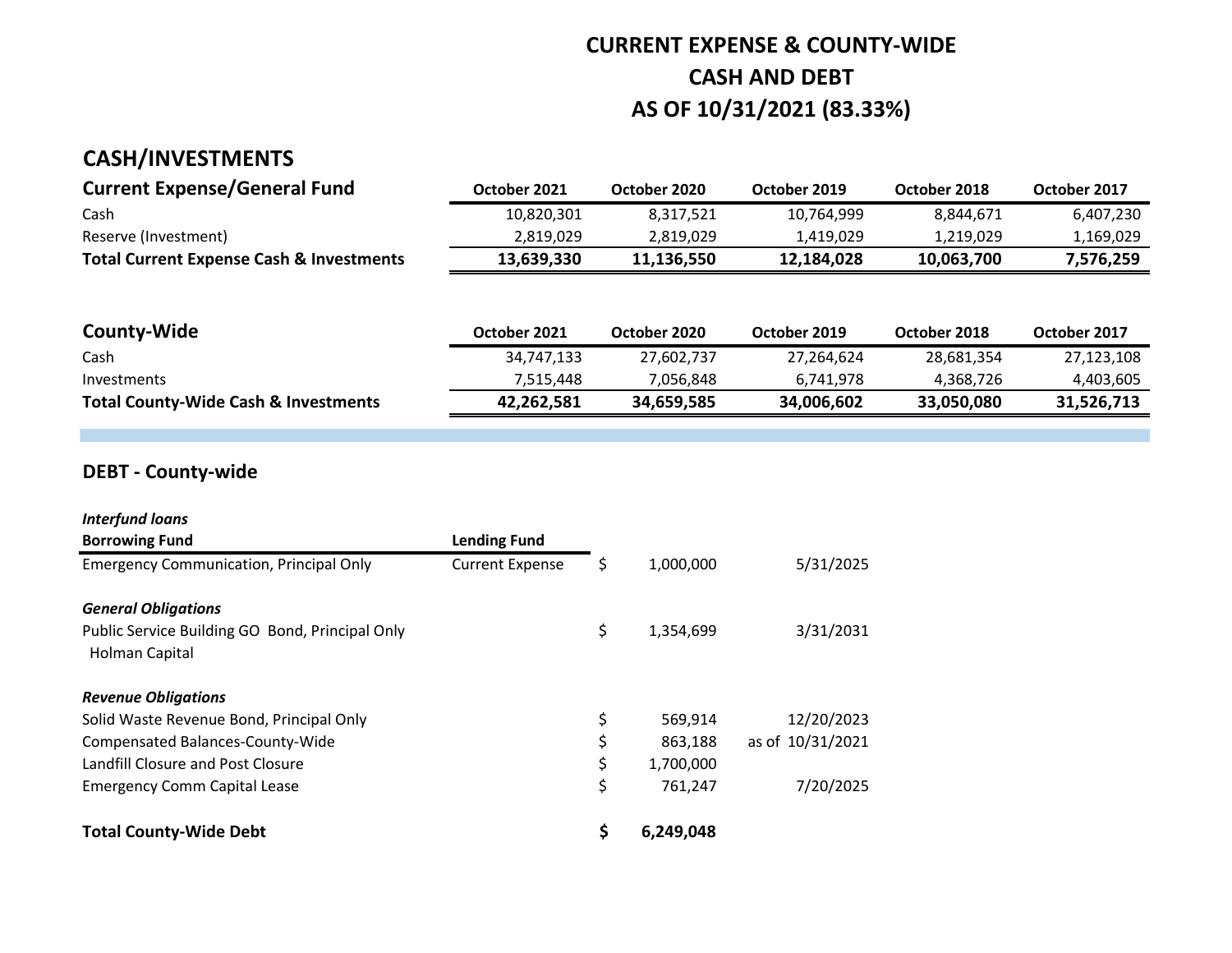# **CURRENT EXPENSE/GENERAL FUND REVENUES BY CATEGORY AS OF 10/31/2021 (83.33%)**

#### **INCLUDES BUDGET AMENDMENT #3**

| <b>Revenue</b>                             | <b>Budget</b> | <b>Actual</b> | % received |
|--------------------------------------------|---------------|---------------|------------|
| <b>Beginning Fund Balance</b>              | 1,347,763     |               | 0.00%      |
| Prior Period Adjustment                    |               | 3,464         | 0.00%      |
| <b>Property Tax</b>                        | 6,132,432     | 6,134,054     | 100.03%    |
| <b>Other Taxes</b>                         | 3,153,500     | 2,748,104     | 87.14%     |
| Licenses & Permits                         | 130,500       | 129,712       | 99.40%     |
| Payment in Lieu of Taxes/Federal Lease     | 61,500        | 62,378        | 101.43%    |
| <b>Federal Grants</b>                      | 2,267,219     | 1,820,332     | 80.29%     |
| <b>State Grants</b>                        | 1,110,013     | 963,255       | 86.78%     |
| <b>State-Shared Revenues, Entitlements</b> | 961,256       | 1,079,860     | 112.34%    |
| <b>Charges for Services</b>                | 1,995,384     | 1,725,520     | 86.48%     |
| Fines/Penalties                            | 871,450       | 749,092       | 85.96%     |
| <b>Interest Earnings</b>                   | 279,000       | 172,010       | 61.65%     |
| Rents/Leases                               | 145,867       | 118,103       | 80.97%     |
| <b>Miscellaneous Revenues</b>              | 39,206        | 27,525        | 70.21%     |
| Interfund Loan Repayment                   |               | 50,000        | 0.00%      |
| Transfers In                               | 874,337       | 228,039       | 26.08%     |
| Insurance Recoveries                       |               |               |            |
| <b>Total CE/General Fund Revenue</b>       | 19,369,427    | 16,011,448    | 82.66%     |

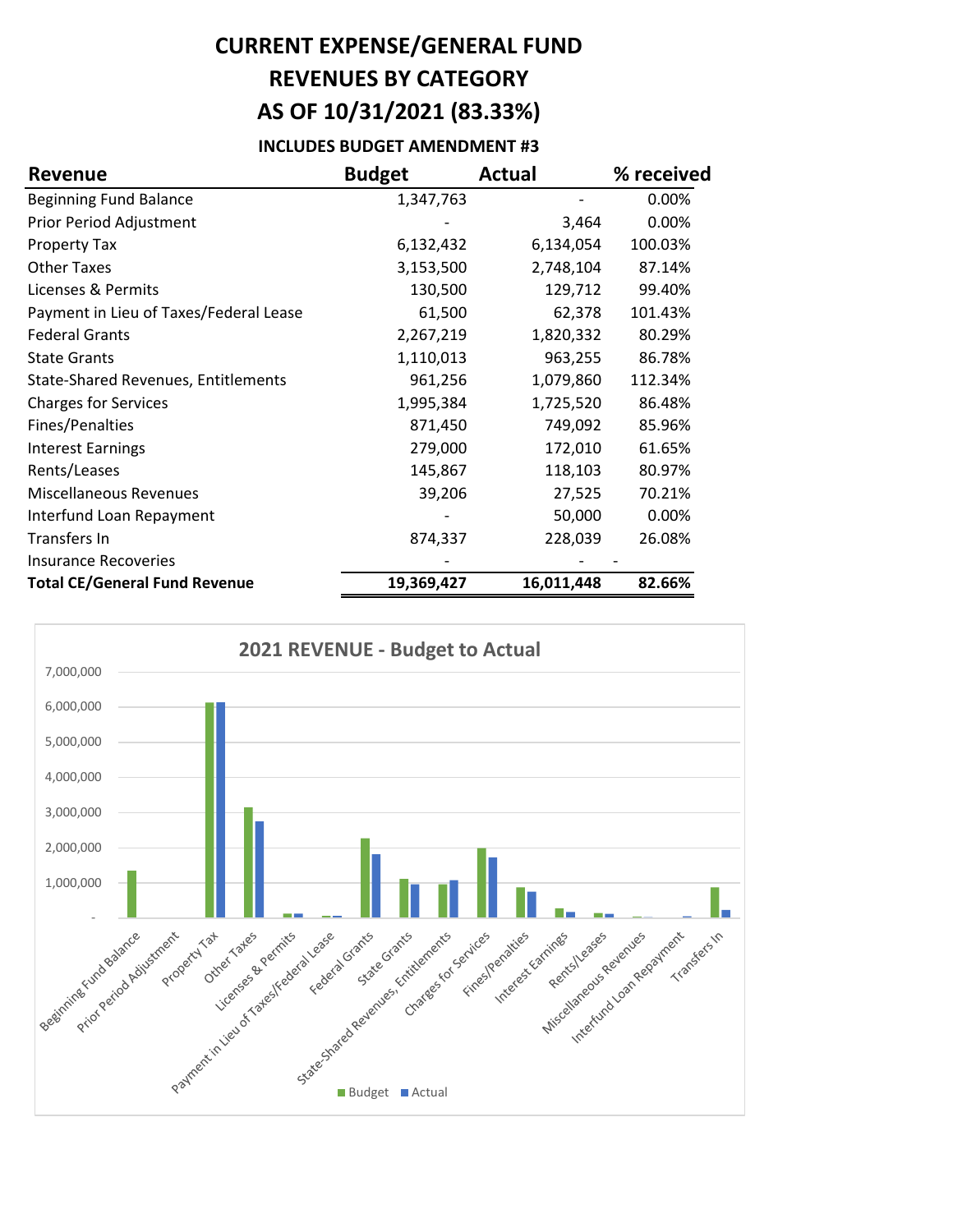# **CURRENT EXPENSE/GENERAL FUND REVENUES BY CATEGORY/% of TOTAL**

### **AS OF 10/31/2021 (83.33%)**

|                                        | 2021 Actual | 2020 Actual | % on 2021 | <b>Difference</b> |
|----------------------------------------|-------------|-------------|-----------|-------------------|
| Property Tax                           | 6,134,054   | 5,983,743   | 38.31%    | 150,311           |
| <b>Other Taxes</b>                     | 2,748,104   | 2,892,967   | 17.16%    | (144, 863)        |
| <b>Prior Period Adjustments</b>        | 3,464       | 275         | 0.02%     | 3,189             |
| Licenses & Permits                     | 129,712     | 126,296     | 0.81%     | 3,416             |
| Payment in Lieu of Taxes/Federal Lease | 62,378      | 61,486      | 0.39%     | 892               |
| <b>Federal Grants</b>                  | 1,820,332   | 1,764,030   | 11.37%    | 56,302            |
| <b>State Grants</b>                    | 963,255     | 754,595     | 6.02%     | 208,660           |
| State-Shared Revenues, Entitlements    | 1,079,860   | 971,531     | 6.74%     | 108,329           |
| <b>Charges for Services</b>            | 1,725,520   | 1,517,021   | 10.78%    | 208,499           |
| Fines/Penalties                        | 749,092     | 776,406     | 4.68%     | (27, 314)         |
| <b>Interest Earnings</b>               | 172,010     | 336,279     | 1.07%     | (164, 269)        |
| Rents/Leases                           | 118,103     | 34,968      | 0.74%     | 83,135            |
| <b>Miscellaneous Revenues</b>          | 27,525      | 25,550      | 0.17%     | 1,975             |
| Interfund Loan Repayment               | 50,000      | 8,125       | 0.31%     | 41,875            |
| Transfers In                           | 228,039     | 71,182      | 1.42%     | 156,857           |
| <b>Insurance Recoveries</b>            |             |             | $0.00\%$  |                   |
| <b>Total CE/General Fund Revenue</b>   | 16,011,448  | 15,324,454  | 100.00%   | 686,994           |

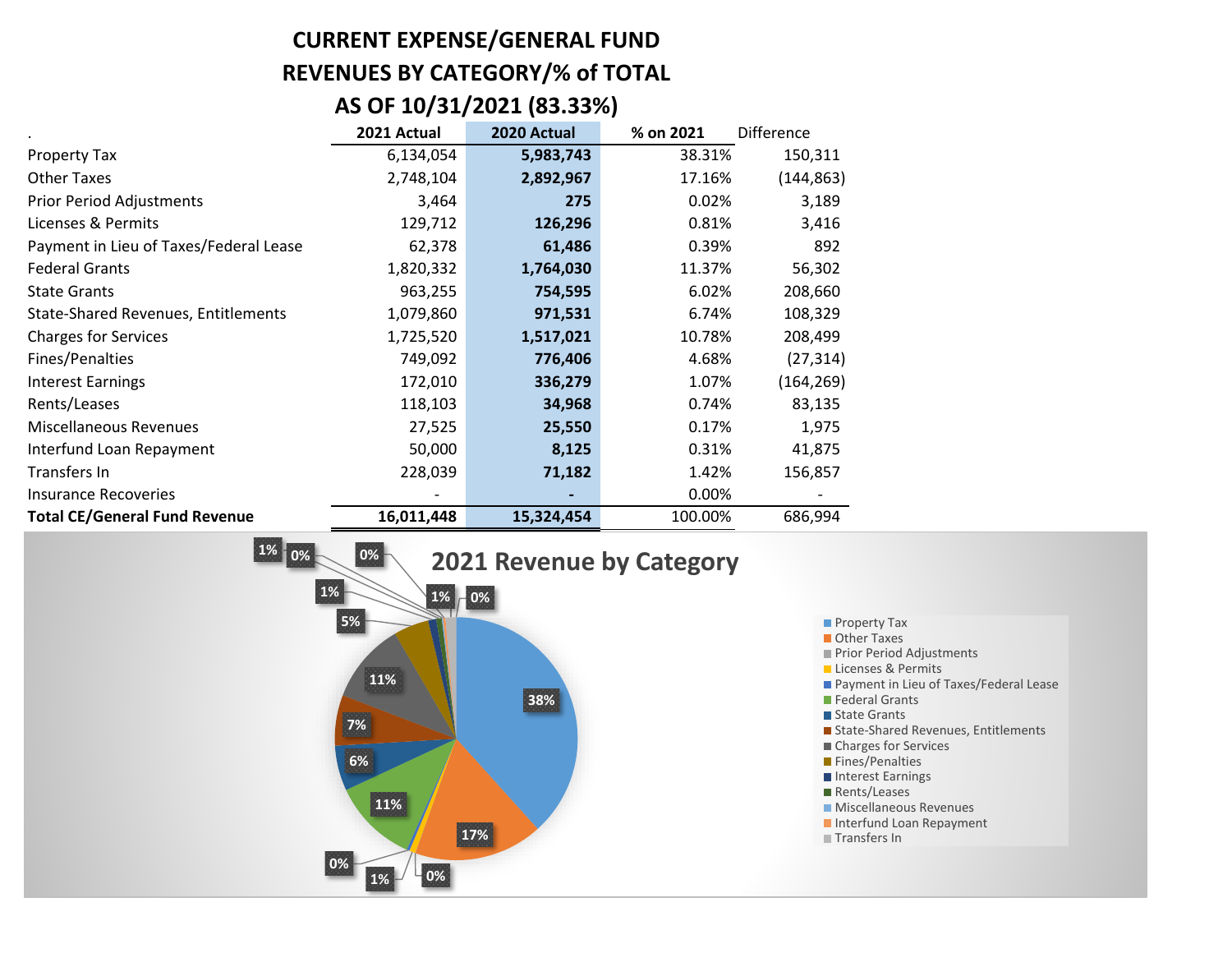# **CURRENT EXPENSE/GENERAL FUND EXPENSES BY CATEGORY AS OF 10/31/2021 (83.33%)**

#### **INCLUDES BUDGET AMENDMENT #3**

| <b>Expenses</b>                       | <b>Budget</b> | <b>Actual</b> | % spent |
|---------------------------------------|---------------|---------------|---------|
| Salaries/Wages                        | 7,764,405     | 5,950,305     | 76.64%  |
| <b>Benefits</b>                       | 3,069,775     | 2,300,929     | 74.95%  |
| Supplies/Materials                    | 1,129,956     | 546,774       | 48.39%  |
| Services/Charges                      | 5,645,604     | 4,037,644     | 71.52%  |
| Miscellaneous                         | 74,150        | 2,809         | 3.79%   |
| Intergovernmental                     | 800           |               | 0.00%   |
| <b>Capital Purchases</b>              | 10,000        | 32,026        | 320.26% |
| <b>Transfers Out</b>                  | 1,674,182     | 1,470,000     | 87.80%  |
| <b>Intrafund Transfers</b>            |               |               | 0.00%   |
| Interfund Loan                        |               |               | 0.00%   |
| <b>Prior Period Adjustments</b>       |               | 5,181         | 0.00%   |
| <b>Intrafund Expenditures</b>         | 555           | 355           | 63.96%  |
| <b>Total CE/General Fund Expenses</b> | 19,369,427    | 14,346,023    | 74.07%  |

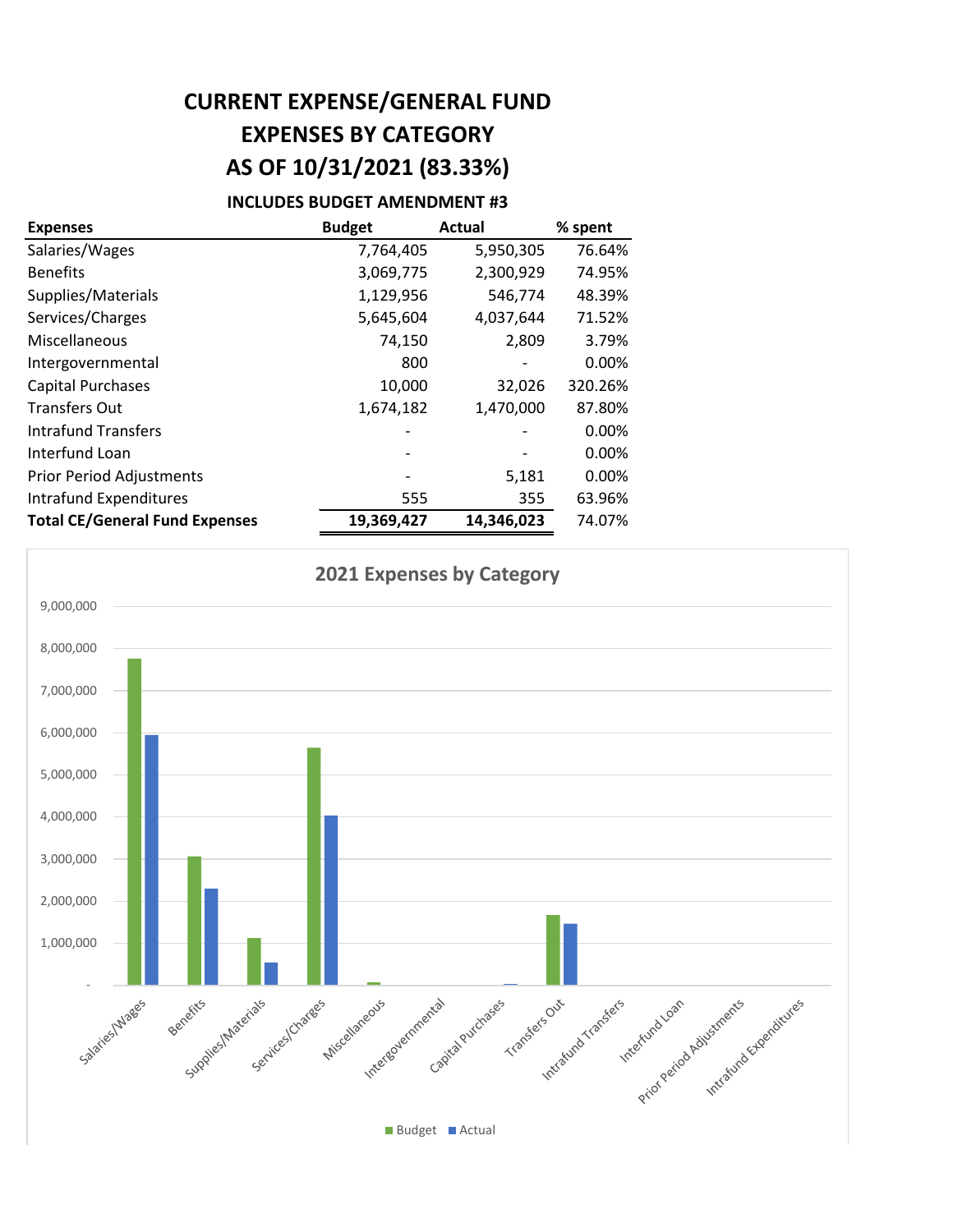# **CURRENT EXPENSE/GENERAL FUND EXPENSES BY OBJECT CODE AS OF 10/31/2021 (83.33%)**

| <b>Expenses</b>                       | 2021 Actual | 2020 Actual | % on 2021 | <b>Difference</b> |
|---------------------------------------|-------------|-------------|-----------|-------------------|
| Salaries/Wages                        | 5,950,305   | 5,957,240   | 41.48%    | (6,935)           |
| <b>Benefits</b>                       | 2,300,929   | 2,352,421   | 16.04%    | (51, 492)         |
| Supplies/Materials                    | 546,774     | 720,227     | 3.81%     | (173, 453)        |
| Services/Charges                      | 4,037,644   | 4,107,875   | 28.14%    | (70, 231)         |
| Miscellaneous                         | 2,809       | 1,493       | 0.02%     | 1,316             |
| Intergovernmental                     |             | 417,316     | 0.00%     | (417, 316)        |
| <b>Capital Purchases</b>              | 32,026      | 238,676     | 0.22%     | (206, 650)        |
| <b>Transfers Out</b>                  | 1,470,000   | 2,483,839   | 10.25%    | (1,013,839)       |
| Prior Period /Adjustment              | 5,181       | 407         | 0.04%     | 4,774             |
| <b>Intrafund Transfers</b>            |             |             | 0.00%     |                   |
| Interfund Loan                        |             |             | 0.00%     |                   |
| Intrafund Expenditures                | 355         |             | 0.00%     | 355               |
| <b>Total CE/General Fund Expenses</b> | 14,346,023  | 16,279,494  | 100%      | (1,933,471)       |

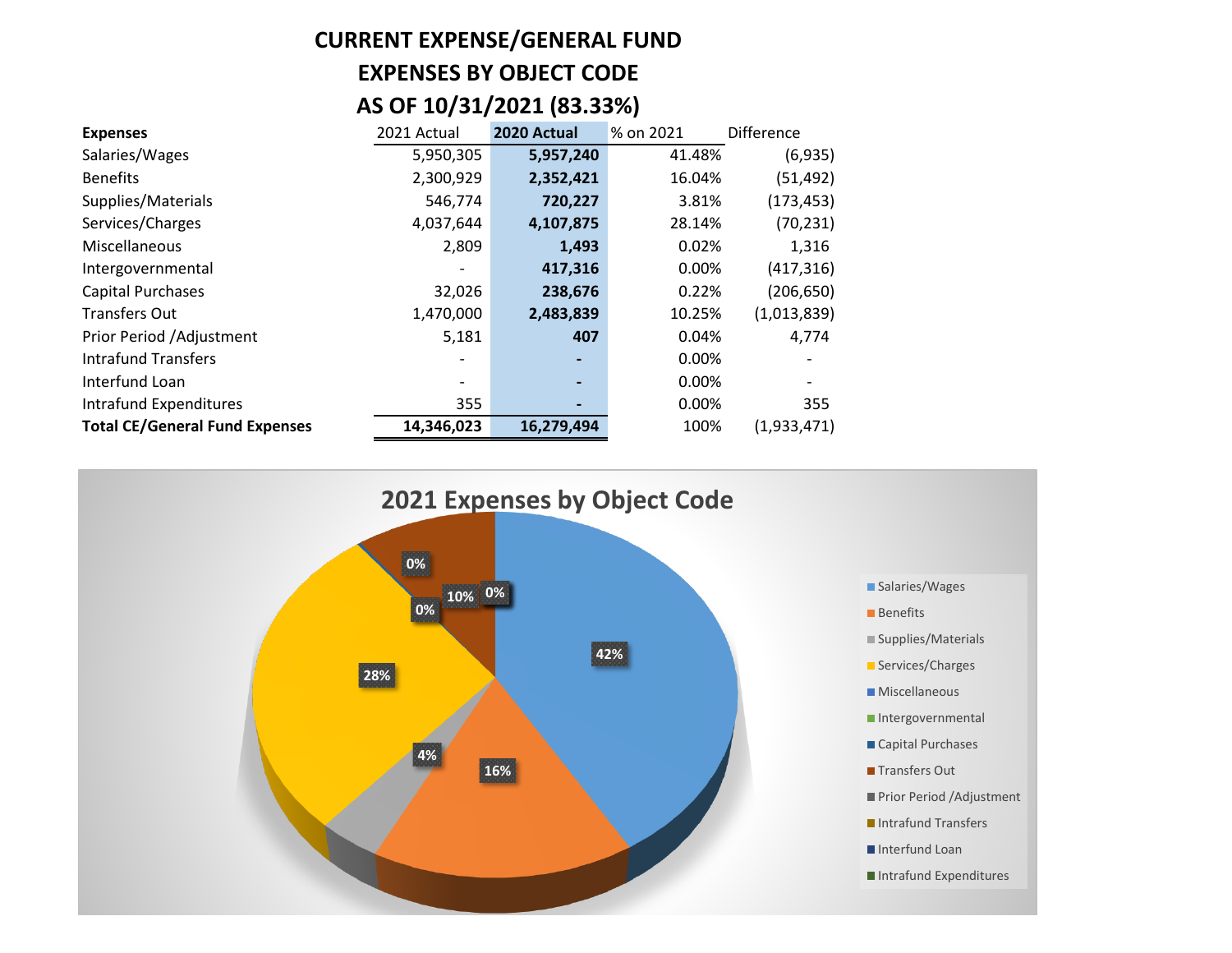# **AS OF 10/31/2021 (83.33%) CURRENT EXPENSE/GENERAL FUND EXPENSES BY OBJECT CODE DETAIL INCLUDES BUDGET AMENDMENT #3**

|                                           |               |               | % of          | $%$ of              |
|-------------------------------------------|---------------|---------------|---------------|---------------------|
|                                           | <b>Budget</b> | <b>Actual</b> | <b>Budget</b> | <b>Total Actual</b> |
| Salaries/Wages                            | 7,504,524     | 5,784,156     | 77%           | 40.32%              |
| Salaries / Wages- Overtime                | 259,881       | 166,149       | 64%           | 1.16%               |
| <b>Benefits</b>                           | 3,069,775     | 2,300,929     | 75%           | 16.04%              |
| <b>Operating Supplies/Materials</b>       | 697,983       | 251,748       | 36%           | 1.75%               |
| Fuel                                      | 127,100       | 74,345        | 58%           | 0.52%               |
| Items Purchased for Inventory or Resale   | 23,830        | 11,924        | 50%           | 0.08%               |
| Small Tools & Equipment                   | 281,043       | 208,758       | 74%           | 1.46%               |
| Services/Professional Services            | 3,518,501     | 2,538,072     | 72%           | 17.69%              |
| Communications                            | 279,987       | 110,471       | 39%           | 0.77%               |
| Travel                                    | 87,263        | 21,271        | 24%           | 0.15%               |
| Advertising                               | 62,335        | 35,817        | 57%           | 0.25%               |
| Rentals & Leases                          | 283,700       | 228,368       | 80%           | 1.59%               |
| Insurance/Bonds                           | 800,425       | 718,749       | 90%           | 5.01%               |
| <b>Public Utilities</b>                   | 253,000       | 186,497       | 74%           | 1.30%               |
| Repairs & Maintenance                     | 360,393       | 198,398       | 55%           | 1.38%               |
| Miscellaneous                             | 74,150        | 2,809         | 4%            | 0.02%               |
| Intergovernmental Services/Payments       | 800           |               | 0%            | 0.00%               |
| <b>Interfund Transfers</b>                | 1,674,182     | 1,470,000     | 88%           | 10.25%              |
| Interfund Loan                            |               |               | 0%            | 0.00%               |
| Capital Outlay                            | 10,000        | 32,026        | 320%          | 0.22%               |
| <b>Prior Period Adjustments</b>           |               | 5,181         | 0%            | 0.04%               |
| <b>Intrafund Payments</b>                 | 555           | 355           | 64%           | 0.00%               |
| <b>Current Expense Expenditure Totals</b> | 19,369,427    | 14,346,023    | 74%           | 100.00%             |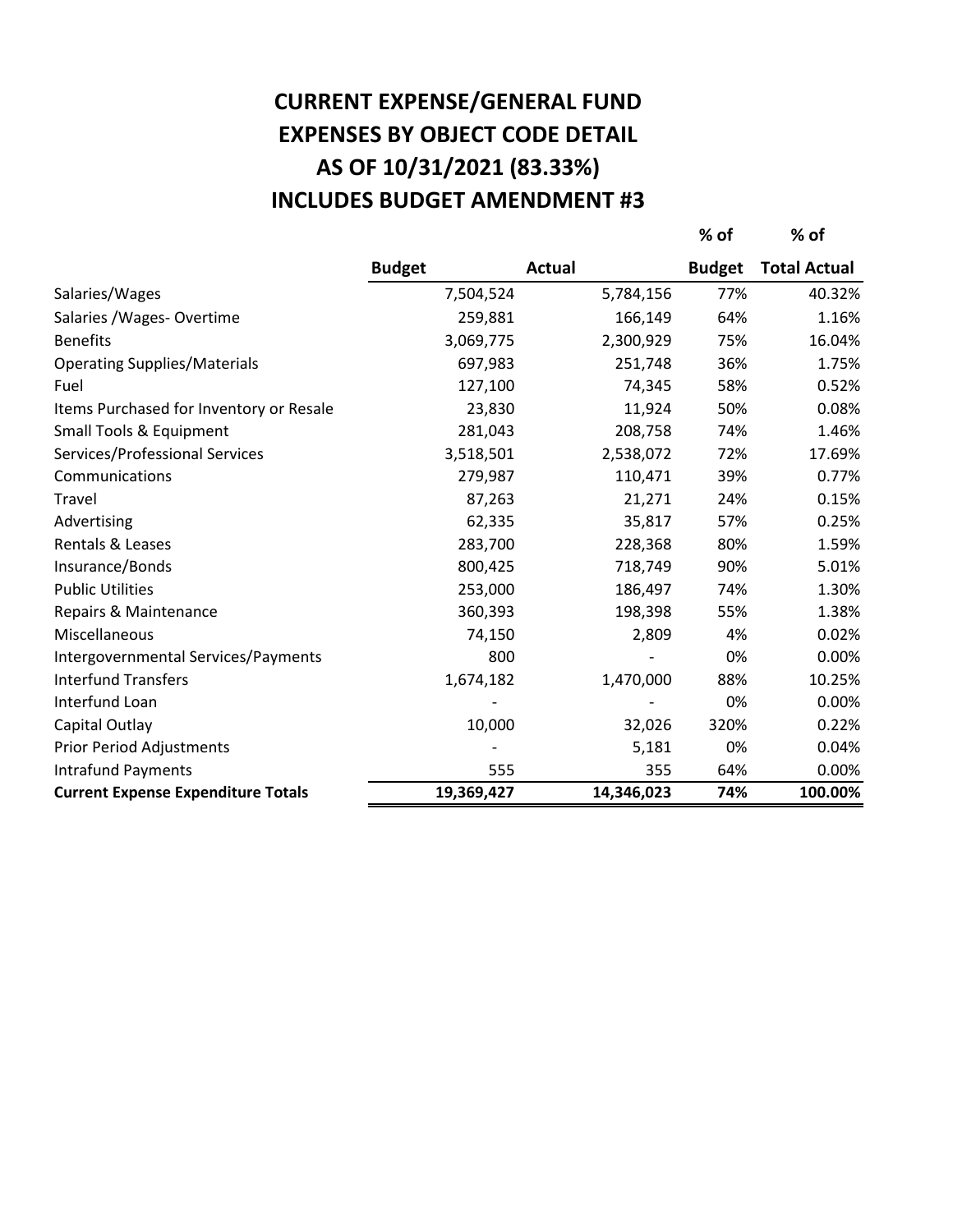### **CURRENT EXPENSE/GENERAL FUND SALARIES AND BENEFITS BY DEPARTMENT AS OF 10/31/2021 (83.33%) INCLUDES BUDGET AMENDMENT #3**

**% of**

|                                           | <b>Budget</b> | Actual    | <b>Budget</b> |
|-------------------------------------------|---------------|-----------|---------------|
| 009 - Commissioners                       | 486,717       | 393,363   | 81%           |
| 010 - General Government                  | 83,250        | 57,539    | 69%           |
| 012 - Admin Services                      | 77,975        | 62,782    | 81%           |
| 013- Human Resources                      | 241,142       | 173,461   | 72%           |
| 020 - Superior Court                      | 180,699       | 144,316   | 80%           |
| 030- District Court                       | 844,813       | 663,000   | 78%           |
| 040- Clerk                                | 291,278       | 228,278   | 78%           |
| 050 - Treasurer                           | 425,776       | 325,142   | 76%           |
| 060 - Auditor                             | 936,412       | 614,498   | 66%           |
| 080 - Assessor                            | 430,232       | 315,169   | 73%           |
| 100 - Prosecuting Attorney                | 750,145       | 603,653   | 80%           |
| 105 - Child Support Enforcement           | 103,695       | 38,227    | 37%           |
| 120 - Facilities Management               | 348,502       | 276,434   | 79%           |
| 140 - Sheriff                             | 3,220,026     | 2,463,031 | 76%           |
| 170 - Juvenile Services                   | 391,368       | 323,743   | 83%           |
| 200 - Weed Control                        | 74,986        | 61,720    | 82%           |
| 220 - Coroner                             | 137,435       | 103,595   | 75%           |
| 240 - County Extension                    | 85,543        | 65,833    | 77%           |
| 260 - Emergency Management                | 201,524       | 154,529   | 77%           |
| 280 - Public Health                       | 708,160       | 538,320   | 76%           |
| 300 - Fair                                | 222,328       | 174,433   | 78%           |
| 310- Parks and Recreation                 | 189,034       | 142,833   | 76%           |
| 320 - Information Technology              | 403,140       | 327,335   | 81%           |
| <b>Current Expense Expenditure Totals</b> | 10,834,180    | 8,251,234 | 76%           |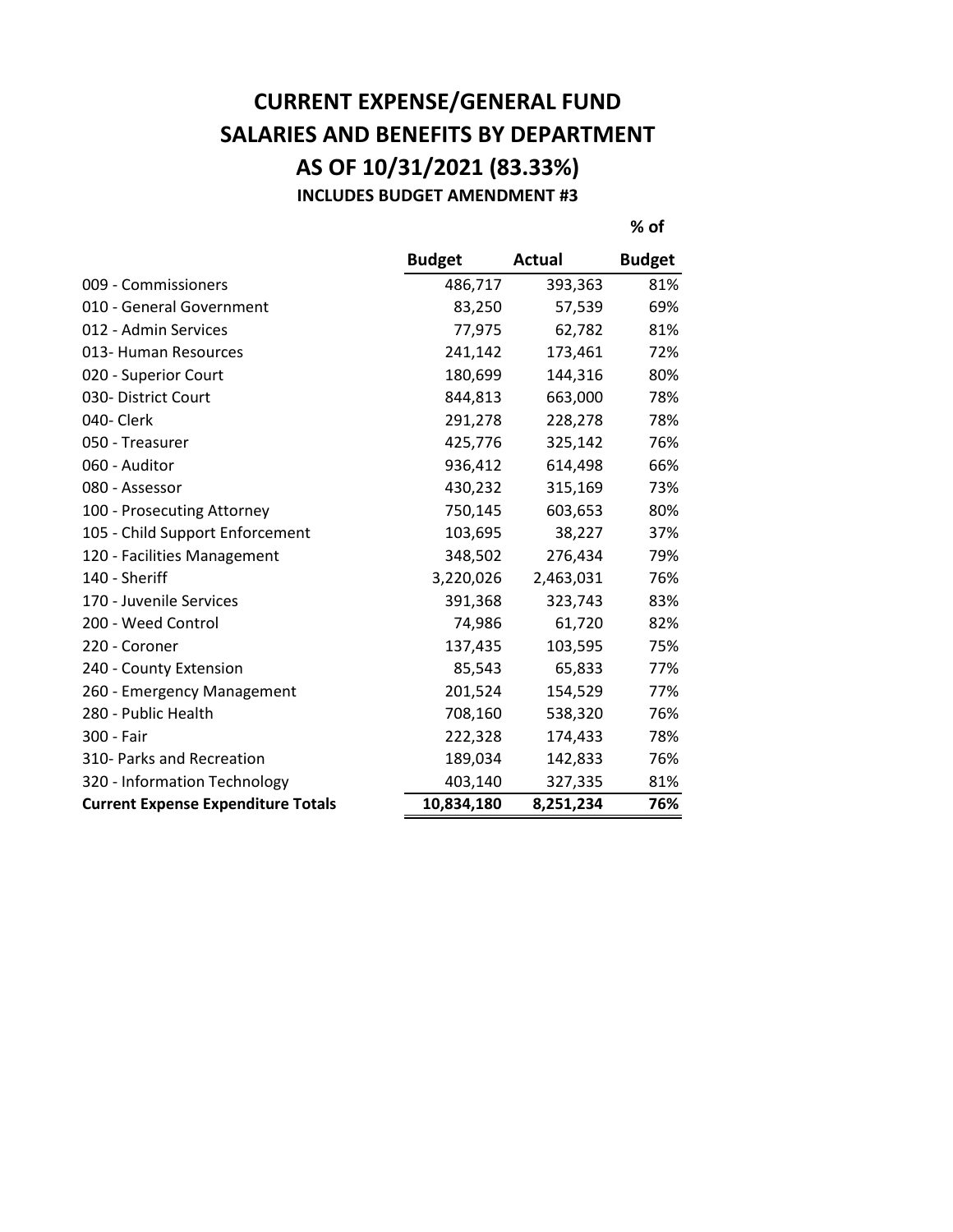### **NON-CURRENT EXPENSE SALARIES AND BENEFITS BY FUND AS OF 10/31/2021 (83.33%) INCLUDES BUDGET AMENDMENT #3**

**% of**

|                                    | <b>Budget</b> | Actual    | <b>Budget</b> |
|------------------------------------|---------------|-----------|---------------|
| 102 - Building and Development     | 152,961       | 114,292   | 75%           |
| 103 - Countywide Planning          | 229,271       | 175,215   | 76%           |
| 104 - Developmental Services       | 98,712        | 77,390    | 78%           |
| 110 - County Road                  | 4,961,300     | 3,452,190 | 70%           |
| 117 - Boating Safety               | 56,000        | 45,258    | 81%           |
| 122 - Sheriff K-9 Unit             | 1,000         |           | 0%            |
| 123 - Paths and Trails             | 38,661        | 30,997    | 80%           |
| 126 - Treasurer M&O                | 12,600        |           | 0%            |
| 127 - Quad-City Task Force         | 65,844        | 53,772    | 82%           |
| 128 - Crime Victims/Witness        | 96,929        | 75,149    | 78%           |
| 134 - Elections Reserve            |               | 45,275    |               |
| 135 - Prosecutor STOP Grant        | 17,521        | 16,608    | 95%           |
| 138 - Federal Equitable Sharing    | 5,000         |           | 0%            |
| 143 - Trial Court Improvement      |               | 5,640     |               |
| 144 - Emergency Communication      | 215,931       | 179,544   | 83%           |
| 400 - Solid Waste                  | 1,012,450     | 582,331   | 58%           |
| 410 - Solid Waste Reserve          | 15,000        |           | 0%            |
| 501 - Equipment Rental & Revolving | 889,750       | 451,957   | 51%           |
| 511 - Unemployment Insurance       | 25,000        | 11,556    | 46%           |
| <b>Non-CE Expenditure Totals</b>   | 7,893,930     | 5,317,174 | 67%           |